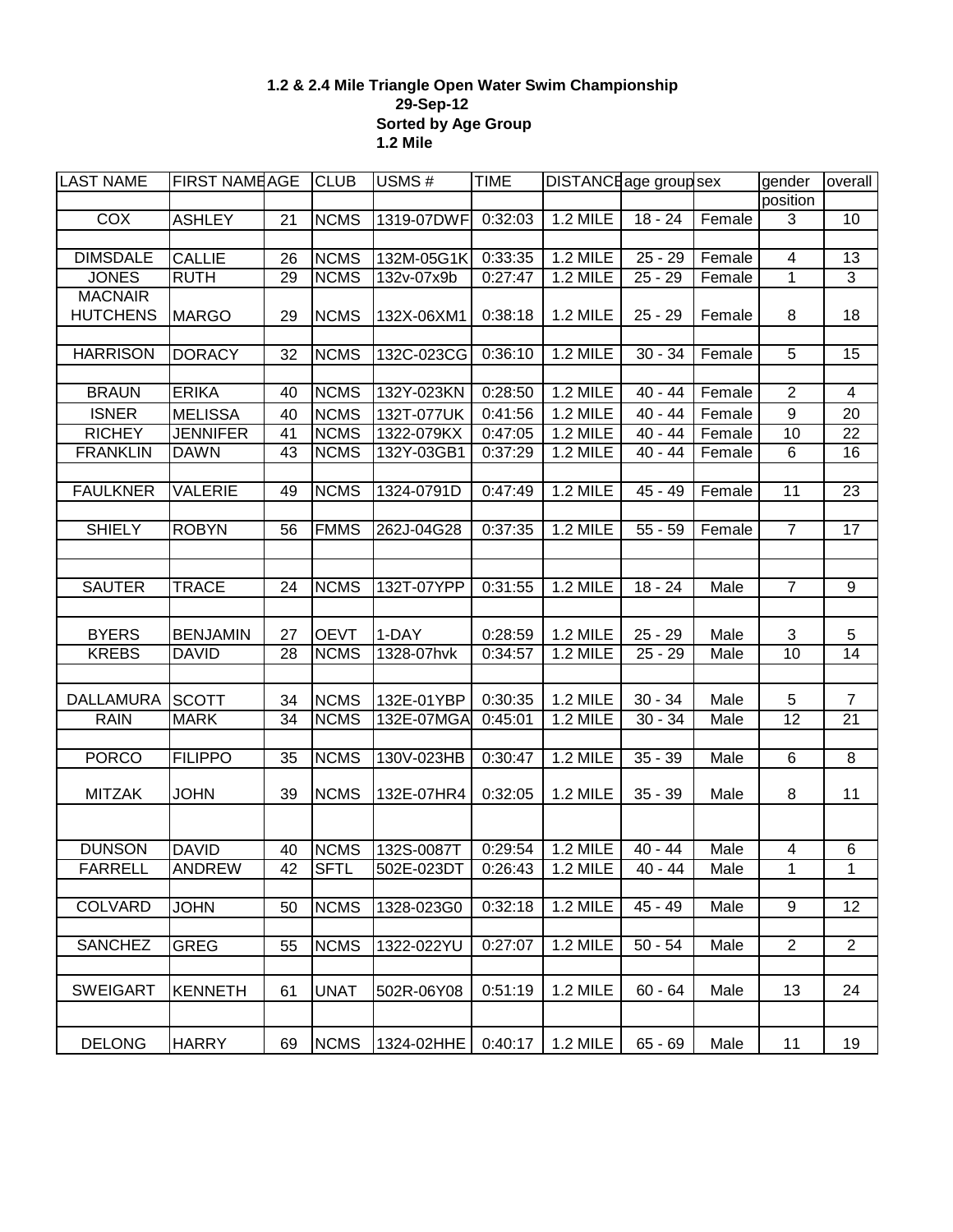## **1.2 & 2.4 Mile Triangle Open Water Swim Championship 29-Sep-12 Sorted by Age Group 2.4 Mile**

| <b>LAST NAME</b> | <b>FIRST NAMEAGE</b> |                 | <b>CLUB</b> | USMS#<br>time |         | DISTANCE age group sex |           |             | gender          | overall         |
|------------------|----------------------|-----------------|-------------|---------------|---------|------------------------|-----------|-------------|-----------------|-----------------|
|                  |                      |                 |             |               |         |                        |           |             | position        |                 |
| <b>ROBBINS</b>   | <b>MARY</b>          | 28              | <b>NCMS</b> | 1329-07GTK    | 1:13:32 | 2.4 MILE               | $25 - 29$ | Female      | 3               | 10              |
|                  |                      |                 |             |               |         |                        |           |             |                 |                 |
| <b>WEST</b>      | <b>SARA</b>          | 38              | <b>NCMS</b> | 132G-02344    | 1:21:41 | 2.4 MILE               | $35 - 39$ | Female      | $\overline{4}$  | 14              |
|                  |                      |                 |             |               |         |                        |           |             |                 |                 |
|                  |                      |                 |             |               |         |                        |           |             |                 |                 |
| <b>OVERSMITH</b> | AMY                  | 40              | <b>NCMS</b> | 132A-03KM7    | 1:03:38 | 2.4 MILE               | $40 - 44$ | Female      | $\overline{2}$  | 6               |
| <b>WILLIAM</b>   | <b>HEIDI</b>         | 43              | <b>NCMS</b> | 1323-022YV    | 0:58:52 | 2.4 MILE               | $40 - 44$ | Female      | $\overline{1}$  | $\overline{3}$  |
| <b>GREGO</b>     | <b>SONIA</b>         | 43              | <b>NCMS</b> | 132F-0245B    | 1:29:01 | 2.4 MILE               | $40 - 44$ | Female      | 5               | 15              |
|                  |                      |                 |             |               |         |                        |           |             |                 |                 |
|                  |                      |                 |             |               |         |                        |           |             |                 |                 |
| <b>KARIM</b>     | <b>BRIAN</b>         | 29              | <b>NCMS</b> | 1327-07K2R    | 1:21:37 | 2.4 MILE               | $25 - 29$ | Male        | 10              | 13              |
|                  |                      |                 |             |               |         |                        |           |             |                 |                 |
| <b>HAWKINS</b>   | <b>NATHANIEL</b>     | 34              | <b>NCMS</b> | 132J-06J7B    | 1:02:46 | 2.4 MILE               | $30 - 34$ | Male        | $\overline{4}$  | 5               |
|                  |                      |                 |             |               |         |                        |           |             |                 |                 |
| <b>BLAUSEY</b>   | <b>JOHN</b>          | 36              | <b>NCMS</b> | 132U-02GY6    | 1:10:23 | 2.4 MILE               | $35 - 39$ | Male        | $\overline{7}$  | 9               |
|                  |                      |                 |             |               |         |                        |           |             |                 |                 |
| <b>CRANKSHAW</b> | <b>ERIK</b>          | 40              | <b>NCMS</b> | 132Z-023H2    | 0:56:00 | 2.4 MILE               | $40 - 44$ | Male        | $\mathbf{1}$    | 1               |
| <b>RINE</b>      | <b>RANDALL</b>       | 41              | <b>NCMS</b> | 1324-07WVM    | 1:41:47 | 2.4 MILE               | $40 - 44$ | <b>Male</b> | $\overline{13}$ | 18              |
| <b>SHOTTS</b>    | <b>STEVEN</b>        | 42              | <b>NCMS</b> | 132P-02STC    | 1:04:44 | 2.4 MILE               | $40 - 44$ | Male        | $\overline{5}$  | $\overline{7}$  |
| <b>JOHNSON</b>   | <b>ERIK</b>          | 44              | <b>NCMS</b> | 132Y-06VA9    | 1:01:09 | 2.4 MILE               | $40 - 44$ | Male        | $\overline{3}$  | $\overline{4}$  |
| <b>KLOBER</b>    | <b>ROLAND</b>        | 44              | <b>NCMS</b> | 1324-06P76    | 1:40:02 | 2.4 MILE               | $40 - 44$ | Male        | $\overline{12}$ | $\overline{17}$ |
|                  |                      |                 |             |               |         |                        |           |             |                 |                 |
| <b>ROUGIER-</b>  |                      |                 |             |               |         |                        |           |             |                 |                 |
| <b>CHAPMAN</b>   | <b>DUNCAN</b>        | 45              | <b>NCMS</b> | 132K-03S9K    | 0:58:29 | 2.4 MILE               | 45 - 49   | Male        | $\overline{2}$  | $\overline{2}$  |
|                  |                      |                 |             |               |         |                        |           |             |                 |                 |
| <b>LUMSDEN</b>   | <b>GREGG</b>         | 45              | <b>NCMS</b> | 132F-07MME    | 1:19:47 | 2.4 MILE               | $40 - 44$ | Male        | $\overline{9}$  | $\overline{12}$ |
|                  |                      |                 |             |               |         |                        |           |             |                 |                 |
| <b>DIMSDALE</b>  | <b>TODD</b>          | 55              | <b>NCMS</b> | 1325-023ec    | 1:05:46 | 2.4 MILE               | $55 - 59$ | Male        | 6               | 8               |
| <b>HENSON</b>    | <b>STEVEN</b>        | 58              | <b>NCMS</b> | 132J-02486    | 1:15:50 | 2.4 MILE               | $55 - 59$ | Male        | 8               | 11              |
| <b>FLETCHER</b>  | <b>DOUG</b>          | $\overline{70}$ | <b>NCMS</b> | 132H-023ZY    | 1:32:08 | 2.4 MILE               | $70 - 74$ | <b>Male</b> | $\overline{11}$ | $\overline{16}$ |
|                  |                      |                 |             |               |         |                        |           |             |                 |                 |